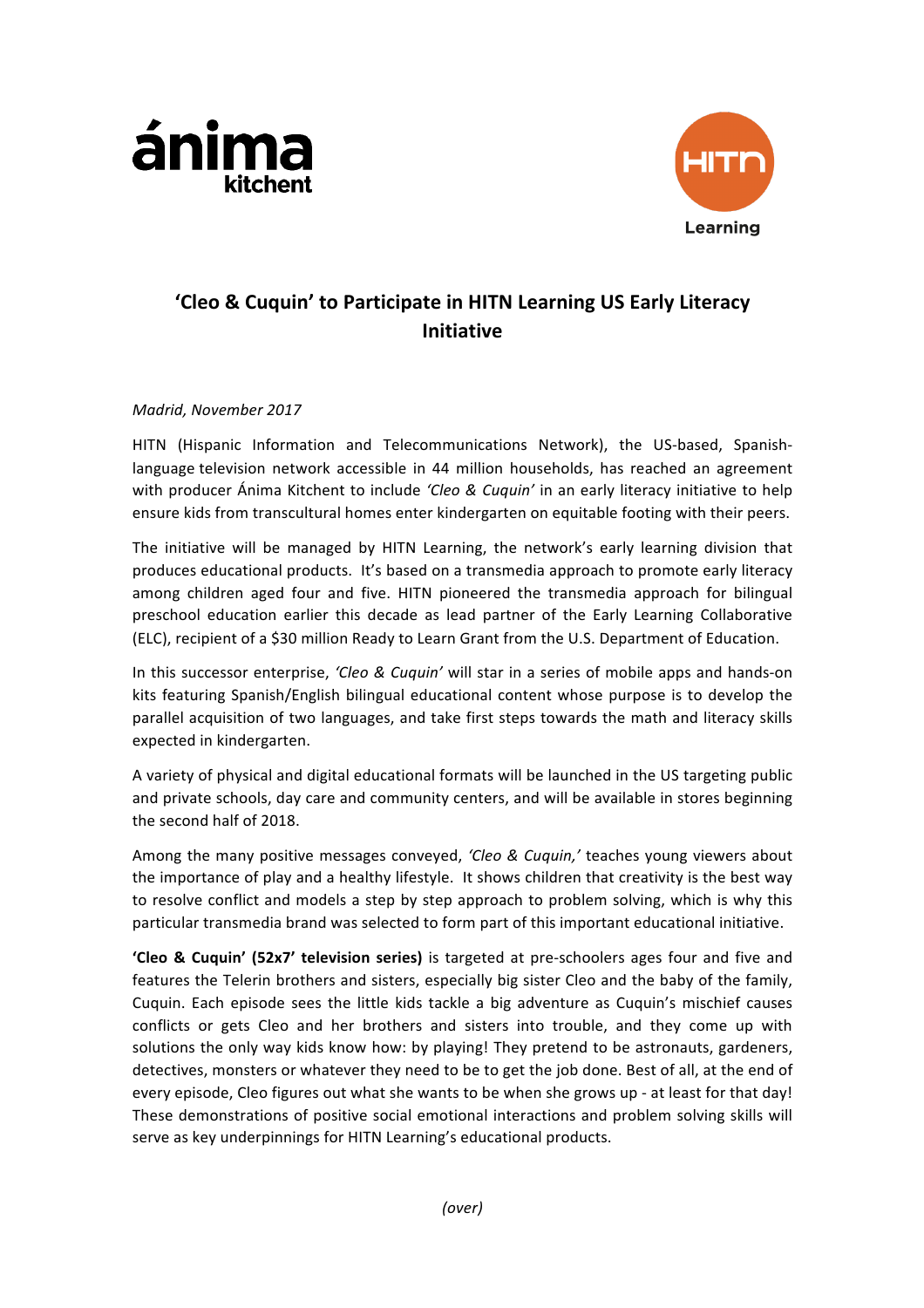Familia Telerin was a brief cartoon aired in Spain and Latin America in the late 60s. It proved hugely popular, as it featured a catchy song telling kids it was time to turn off the TV and head for bed, helping parents with the tricky task of settling them down for the night. The clip aired for two decades in Spain and was also broadcast in Latin America, where it featured in TV programming for many years.

With a view to rekindling this success and a clear international approach, Televisa joined forces a year ago with Ánima Kitchent, Famosa, MAI and Selecta Visión to co-produce the new transmedia brand based on the Familia Telerin.

*'Cleo* & *Cuquin'* has brand new scripts, updated characters and a meticulous design. As well as the TV show, the brand boasts apps like the "El Acostador" bedtime app, web content and music video clips. *'Cleo & Cuquin* launched on the Familia Telerin's YouTube channel, and after just a year and a half its 17 music video clips have chalked up over 600 million views and 1.5 million subscribers.

HITN Learning's product plans for *'Cleo & Cuquin'* include a series of Family Fun Kits focusing on math and literacy concepts. The kits will offer learning concepts disguised as fun. Fun Kit components will spark learning in young minds. A series of mobile apps, inspired by the awardwinning (Parent's Choice, Kidscreen) "Pocoyo Playsets" developed under the ELC grant, will provide a range of gaming, recording, and augmented reality experiences.

Toy maker Mattel recently announced that it had been awarded the worldwide Toy Master License for *'Cleo & Cuquin'*. The first line of products is set to be rolled out in Mexico in time for Christmas 2018, following the TV broadcast of the show in the North American country. This initial expansion into the international market will be underpinned by broadcasting agreements in a range of markets in the coming months, which will position '*Cleo* & *Cuquin'* firmly as a strong global brand.

Ánima Kitchent CEO Víctor M. López said: "HITN, which has outstanding experience and prestige in the field of education, rounds out *Cleo* & *Cuquin's* global strategy by further developing the edutainment component of our brand in the world's largest market."

"We are very excited to be working with Anima Kitchent," said Michael D. Nieves, President and CEO of HITN. "This partnership is a prime example of how HITN keeps pushing the boundaries to provide educational and entertaining content. *Cleo & Cuquin* will play a major role in the launch of HITN Learning's next line of educational products. "

## **For further information:**

Ánima Kitchent S.L Paula Martín [paula.martin@animakitchent.com](mailto:paula.martin@animakitchent.com) Calle Anzuola, 9 28002 Madrid +34 916315084

**HITN** Angel Audiffred [aaudiffred@hitn.org](mailto:aaudiffred@hitn.org) Brookly, New York (646) 483-0730